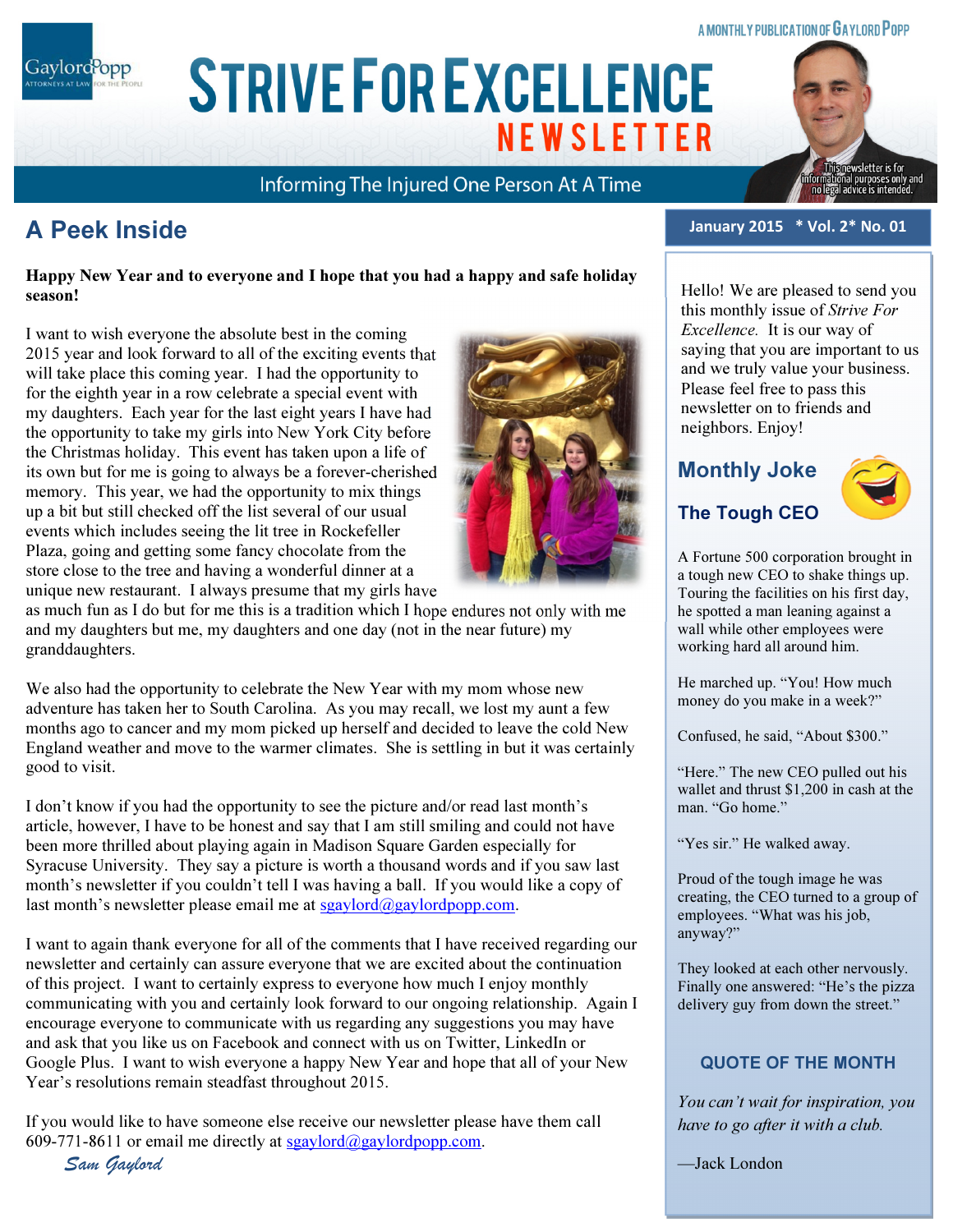## Winter Driving, Liability And Your Options

Winter driving is always difficult with accumulations of snow, ice, slush and rain. When you have an accident in the winter you may naturally want to blame the road conditions, the lack of snow removal, or even the other drivers, but being able prove these issues were the root cause of the accident is often very complicated.

### The Negligence Factor

The first thing that any insurance claim is going to face in a winter driving accident is an accusation that the driver was at fault due to some type of negligence. This could include driving too quickly for the road conditions, failing to clear the snow or ice off of the vehicle and windshield, failing to have the car properly set up for winter driving or even failing to compensation for the bad weather conditions.

There is a reasonable expectation that if the weather is bad that drivers will slow down, even drivers with 4x4 vehicles or those that are fully winterized. If you are driving one of these vehicles at a higher than reasonable rate of speed, or fail to take in the slower speeds of surrounding vehicles, you may still be found negligent and have little option for claim.

### Defective Roadways

In some situations the actual design of a road may make it more prone to collecting ice and snow due to poor drainage or improper maintenance by city, state or county crews. When the car accidents occur in these situations the failure of the respective authorities to keep the roads in safe, drivable conditions may be cause for a lawsuit.

CONT'D ON PG.3

# Baked Beef Stew

### INGREDIENTS:

- 2 pounds beef stew meat, cut into 1 inch cubes
- 1 (14.5 ounce) can diced tomatoes with juice
- 1 cup water
- 3 tablespoons instant tapioca
- 1 tablespoon beef bouillon granules
- 2 teaspoons white sugar
- 1 1/2 teaspoons salt
- 1/4 teaspoon ground black pepper
- 4 carrots, cut into 1 inch pieces
- 2 strips celery, cut into 3/4 inch pieces
- 3 potato, peeled and cubed
- 1 onion, roughly chopped
- 1 slice bread, cubed

#### DIRECTIONS:

Preheat oven to 375 degrees F (190 degrees C). Lightly grease a 9x13 inch baking dish. In a large skillet over medium heat, brown the stew meat; drain and set aside. In a mixing bowl, combine the tomatoes, water, tapioca, beef bouillon granules, sugar, salt and pepper. Stir in the beef, carrots, celery, potatoes, onion, and bread cubes. Pour into the prepared baking dish. Cover and bake for 2 hours, or until meat and vegetables are tender. Source: www.allrecipes.com

# It's Not Too Late To Win & Give!

It's not too late. In both the November and December newsletters we included a pledge to better get to know our clients. We asked you to provide some additional information to us so that we can strengthen our connection with you and also have as many people participating in the holiday drawing. The special gifts were sent with a holiday note and our holiday winner will be announced in next month's newsletter as we want to include a picture with our winner.

If you did not already submit the information and would like a copy of the pledge please contact me at (609) 771-8611 or email me at sgaylord@gaylordpopp.com. If you still have the pledge and had not forwarded the information please do so as we would still like to be able to better connect with you!

Also…it's not too late to drop off any winter coats that are hanging around that you would like to donate. As you may recall in both the November and December newsletter Gaylord Popp is helping Jerusalem Baptist in Trenton, New Jersey. We have been working with Claris Hanson and Brian Blakely with their food and coat



drive. If you have any old winter coats which you would like to donate please feel free to contact Ms. Sampson at (609) 631-0355 or (609) 222- 2770 or feel free to visit them at 150 North Clinton Avenue, Trenton, New Jersey 08609 or you can drop off the clothes at Gaylord Popp. If you have any questions regarding our participation or the coat drive please contact Stan Gaylord directly at (609) 401-2779.

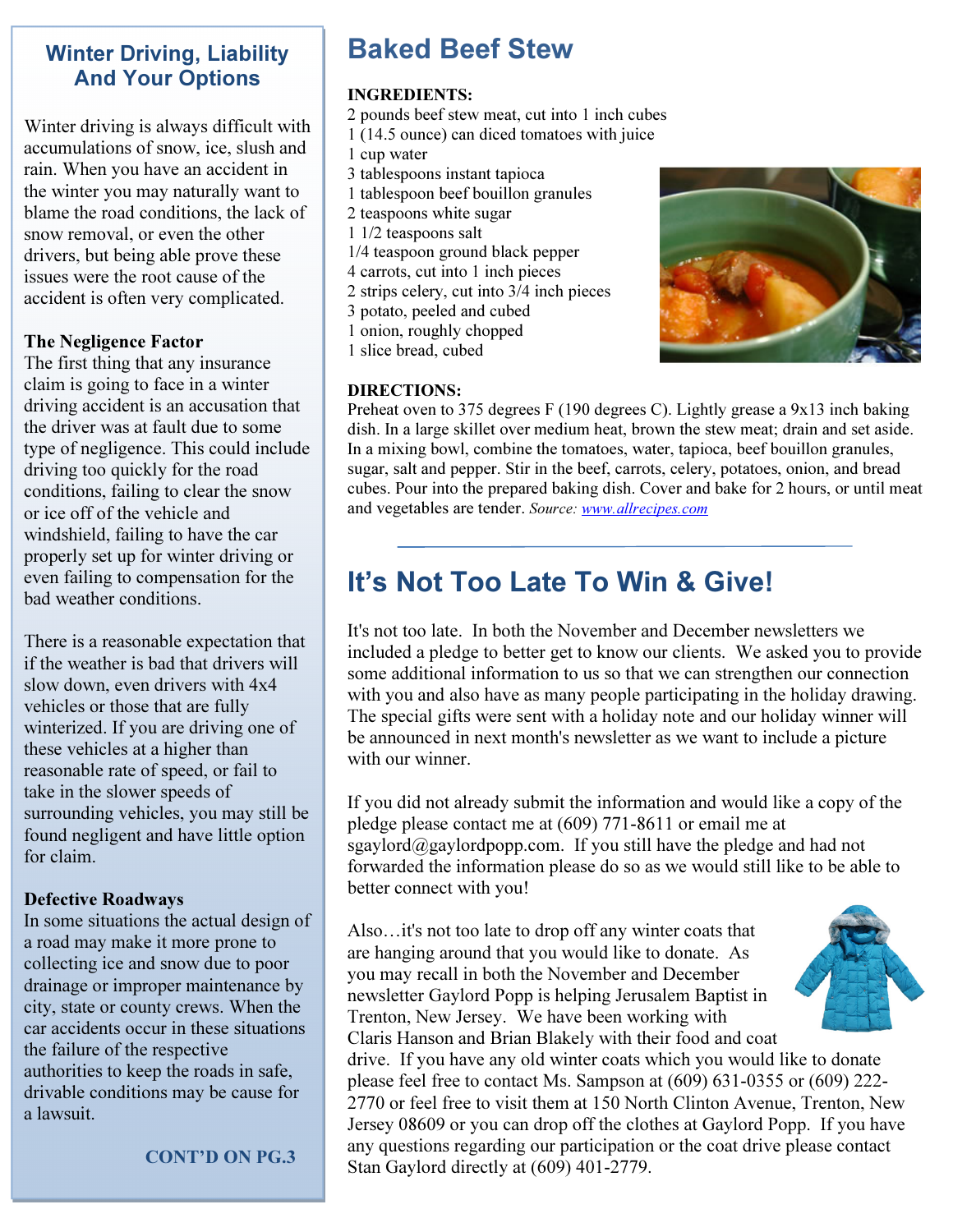## Testifying on Behalf of Bill S347

Recently, I had the opportunity to appear before the Senate Judiciary Committee and testify on behalf of Bill S347.

S347 is a bill regarding what is known as a modified voluntary tender offer. The New Jersey workers' compensation statute, N.J.S.A. 34:15-64, allows for an insurance company to make a payment within a specific period of time to an injured worker after they've completed medical treatment. This offer would be a cash advance against the final outcome of the case. The issue has been that when the insurance companies make these voluntary offers the petitioner's attorney is no longer entitled to a fee on any money that is provided to the injured worker in advance of settlement negotiations. The new legislation, which was being proposed, would have entitled the attorney to a fee on any money paid to the petitioner. So I had the opportunity to testify, a first for me, which was very exciting. Prior to being in front of the Judiciary Committee, I was speaking to our legislative liaison, Peter Guzzo, who indicated that there are two things that one never wants to actually know how it's made, one is sausage the other is law. Having testified I would agree with his assessment. Specifically, it appeared there was a certainty to the Vote that the bill would leave committee.

It was a thrill to be part of the process and to at least know that the bill itself got out of committee and now will be heard by the Senate and hopefully move forward to the Governor's office. There was opposition to the bill which was presented by the insurance and business industry, as the bill in their mind would cause greater attorneys' fees and less money to the injured workers. However, factually the injured worker would actually receive a greater amount of money as a result of the attorney's efforts and although there would be a fee on the money the overall dollars put into the petitioner's pocket would be greater.

I write this article in an attempt to try having injured workers at least recognize that if they are communicating with the workers compensation carriers those people do not have their interests at heart and their rights and/or benefits are not necessarily being protected despite the fact that they may think the insurance company is being helpful. Too many times, in my almost 19-year legal career, I've seen situations where an individual initially doesn't want to pursue benefits however once they are made aware of what their true benefits are they wish to pursue a claim because they're upset that nobody from the insurance company or their employer explained to them what their rights really are.

Based on the presentation made by the insurance industry, I suggest to anyone who has been injured while working to at least seek counsel from a lawyer who is certified as a workers' compensation attorney to understand what their true benefits are, and whether knowing what their true benefits are whether they would like to pursue a claim.

If you have any additional questions regarding any of this material please do not hesitate to visit our website www.gaylordpopp.com or email me directly, sgaylord@gaylordpopp.com or call our office at  $609-771-8611$ .

Please also know that Gaylord Popp, LLC not only handles workers compensation claims but social security disability, disability pension appeals and personal injury matters including but not limited to car accidents, slip and falls, dog bites and other types negligent claims.

## Winter Driving Cont'd

However, it is still important to be able to show that the driver of the vehicle, even with a defective roadway issue, was driving at a reasonable and safe manner given the road conditions. The insurance companies will attempt to show that the driver had a degree of fault, thereby eliminating or reducing their own liability.

As these are very complicated cases, often with significant medical issues or loss of life, getting an attorney experienced in winter driving accident cases involved as early as possible in the case is essential.

### THANKS TO OUR CLIENTS!

Our practice continues to grow and we recognize that our best clients come from your referrals. Referrals are welcome and we want to take a moment and THANK those who have referred new clients to US. It's the biggest compliment we can receive!

> MANY THANKS TO: Ron McMullen Mattie Cramer Brian Blakely Deb Parks

Be sure to visit our website at www.gaylordpopp.com for free offers and connect with us via:





Gaylord Popp, LLC also handles Social Security Disability, Disability pension appeals and personal injury matters like motor vehicle accidents, truck accidents, motor cycle accidents, slip and falls?